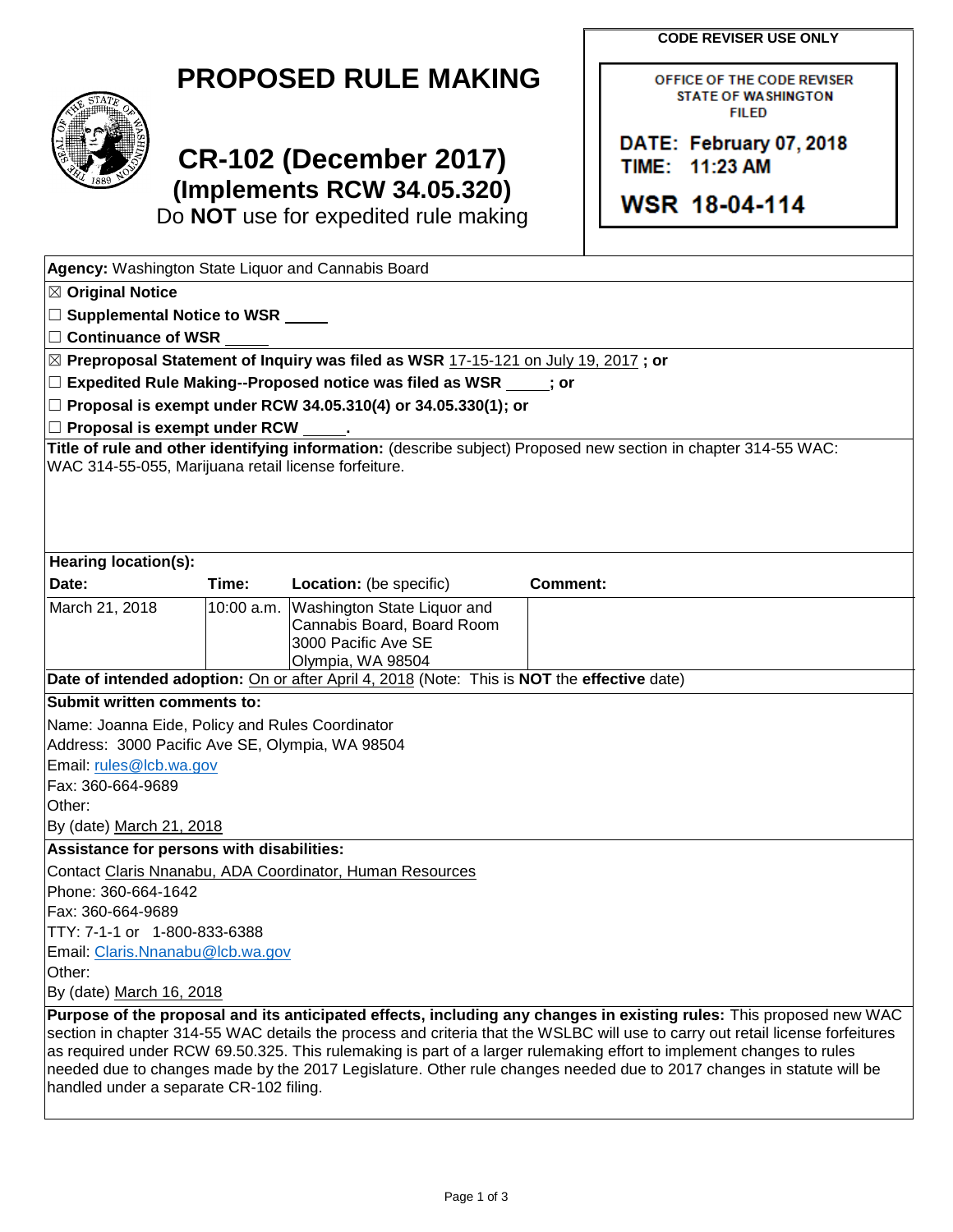**Reasons supporting proposal:** The Legislature passed ESSB 5131 during the 2017 legislative session that directed the WSLCB to create a process for the forfeiture of marijuana retail licenses that are not fully operational and open to the public within a specified period from the date of license issuance, subject to the following restrictions:

- No marijuana retailer's license may be subject to forfeiture within the first nine months of license issuance; and
- The WSLCB must require license forfeiture on or before twenty-four calendar months of license issuance if a marijuana retailer is not fully operational and open to the public, unless the board determines that circumstances out of the licensee's control are preventing the licensee from becoming fully operational and that, in the board's discretion, the circumstances warrant extending the forfeiture period beyond twenty-four calendar months.

Rulemaking is necessary to comply with the directive in ESSB 5131, codified in RCW 69.50.325, and to create the process the WSLCB will use for retail license forfeitures.

| Statutory authority for adoption: RCW 69.50.325, 69.50.342, and 69.50.345 |                                                                                |                                                                                                               |                                                   |  |  |  |
|---------------------------------------------------------------------------|--------------------------------------------------------------------------------|---------------------------------------------------------------------------------------------------------------|---------------------------------------------------|--|--|--|
| Statute being implemented:                                                |                                                                                |                                                                                                               |                                                   |  |  |  |
| Is rule necessary because of a:                                           |                                                                                |                                                                                                               |                                                   |  |  |  |
| Federal Law?                                                              | $\boxtimes$ No<br>$\Box$ Yes                                                   |                                                                                                               |                                                   |  |  |  |
| <b>Federal Court Decision?</b>                                            | Yes<br>⊠ No                                                                    |                                                                                                               |                                                   |  |  |  |
| <b>State Court Decision?</b>                                              | Yes<br>$\boxtimes$ No                                                          |                                                                                                               |                                                   |  |  |  |
| If yes, CITATION:                                                         |                                                                                |                                                                                                               |                                                   |  |  |  |
| matters:                                                                  |                                                                                | Agency comments or recommendations, if any, as to statutory language, implementation, enforcement, and fiscal |                                                   |  |  |  |
|                                                                           |                                                                                | Name of proponent: (person or organization) Washington State Liquor and Cannabis BOard                        | $\Box$ Private<br>$\Box$ Public<br>⊠ Governmental |  |  |  |
|                                                                           | Name of agency personnel responsible for:                                      |                                                                                                               |                                                   |  |  |  |
|                                                                           | Name                                                                           | <b>Office Location</b>                                                                                        | Phone                                             |  |  |  |
| Drafting:<br>Coordinator                                                  | Joanna Eide, Policy and Rules                                                  | 3000 Pacific Ave SE, Olympia, WA 98504                                                                        | 360-664-1622                                      |  |  |  |
| Implementation:<br><b>Director</b>                                        | Rebecca Smith, Licensing                                                       | 3000 Pacific Ave SE, Olympia, WA 98504                                                                        | 360-664-1615                                      |  |  |  |
| Enforcement:                                                              | Chief Justin Nordhorn                                                          | 30000 Pacific Ave SE, Olympia, WA 98504                                                                       | 360-664-1726                                      |  |  |  |
| If yes, insert statement here:                                            | Is a school district fiscal impact statement required under RCW 28A.305.135?   |                                                                                                               | $\Box$ Yes<br>$\boxtimes$ No                      |  |  |  |
| Name:<br>Address:<br>Phone:<br>Fax:<br>TTY:<br>Email:<br>Other:           |                                                                                | The public may obtain a copy of the school district fiscal impact statement by contacting:                    |                                                   |  |  |  |
|                                                                           | Is a cost-benefit analysis required under RCW 34.05.328?                       |                                                                                                               |                                                   |  |  |  |
| Name:<br>Address:<br>Phone:<br>Fax:<br>TTY:                               | $\Box$ Yes: A preliminary cost-benefit analysis may be obtained by contacting: |                                                                                                               |                                                   |  |  |  |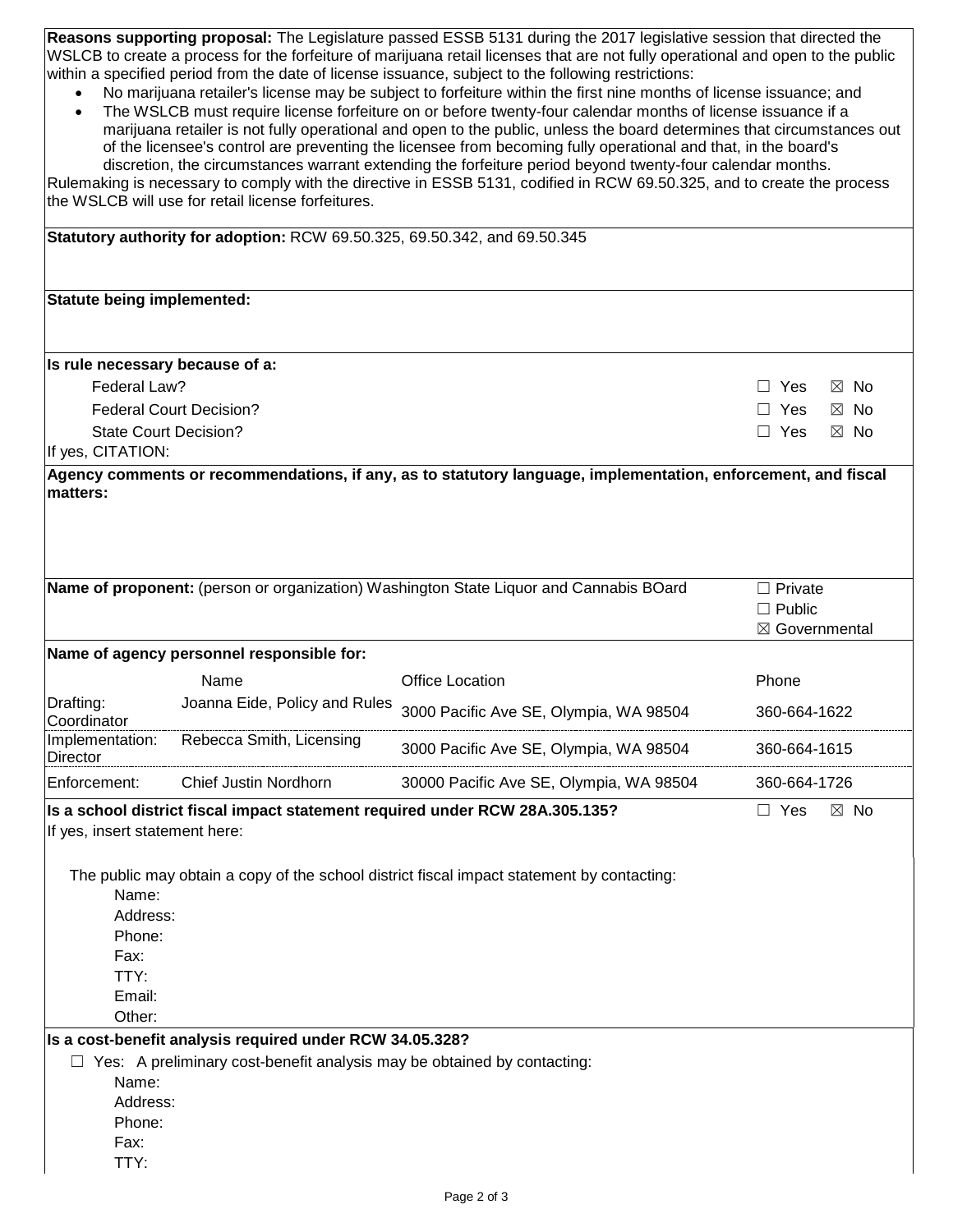Email:

Other:

| $\boxtimes$ No: Please explain: A cost benefit analysis was not required under RCW 34.05.325 because the subject of proposed |
|------------------------------------------------------------------------------------------------------------------------------|
| rulemaking does not qualify as a significant legislative rule or other rule requiring a cost benefit analysis under RCW      |
| $34.05.328(5)$ .                                                                                                             |

## **Regulatory Fairness Act Cost Considerations for a Small Business Economic Impact Statement:**

This rule proposal, or portions of the proposal, **may be exempt** from requirements of the Regulatory Fairness Act (see chapter 19.85 RCW). Please check the box for any applicable exemption(s):

 $\Box$  This rule proposal, or portions of the proposal, is exempt under RCW 19.85.061 because this rule making is being adopted solely to conform and/or comply with federal statute or regulations. Please cite the specific federal statute or regulation this rule is being adopted to conform or comply with, and describe the consequences to the state if the rule is not adopted.

Citation and description:

 $\Box$  This rule proposal, or portions of the proposal, is exempt because the agency has completed the pilot rule process defined by RCW 34.05.313 before filing the notice of this proposed rule.

 $\Box$  This rule proposal, or portions of the proposal, is exempt under the provisions of RCW 15.65.570(2) because it was adopted by a referendum.

 $\boxtimes$  This rule proposal, or portions of the proposal, is exempt under RCW 19.85.025(3). Check all that apply:

| RCW 34.05.310 (4)(b)             | ⊠ | RCW 34.05.310 (4)(e)                                               |
|----------------------------------|---|--------------------------------------------------------------------|
| (Internal government operations) |   | (Dictated by statute)                                              |
| RCW 34.05.310 (4)(c)             |   | RCW 34.05.310 (4)(f)                                               |
| (Incorporation by reference)     |   | (Set or adjust fees)                                               |
| RCW 34.05.310 (4)(d)             |   | RCW 34.05.310 (4)(g)                                               |
| (Correct or clarify language)    |   | (i) Relating to agency hearings; or (ii) process                   |
|                                  |   | requirements for applying to an agency for a license<br>or permit) |

 $\Box$  This rule proposal, or portions of the proposal, is exempt under RCW  $\Box$ . Explanation of exemptions, if necessary:

## **COMPLETE THIS SECTION ONLY IF NO EXEMPTION APPLIES**

If the proposed rule is **not exempt**, does it impose more-than-minor costs (as defined by RCW 19.85.020(2)) on businesses?

 $\Box$  No Briefly summarize the agency's analysis showing how costs were calculated.

 $\Box$  Yes Calculations show the rule proposal likely imposes more-than-minor cost to businesses, and a small business economic impact statement is required. Insert statement here:

The public may obtain a copy of the small business economic impact statement or the detailed cost calculations by contacting:

Name: Address: Phone: Fax:

TTY:

Email:

Other: **Date:** February 7, 2018

**Signature:**

| $P^{\text{ul}}$     | . .                                 |
|---------------------|-------------------------------------|
| Name: Jane Rushford | <b><i>Collective Collective</i></b> |
| <b>Title: Chair</b> |                                     |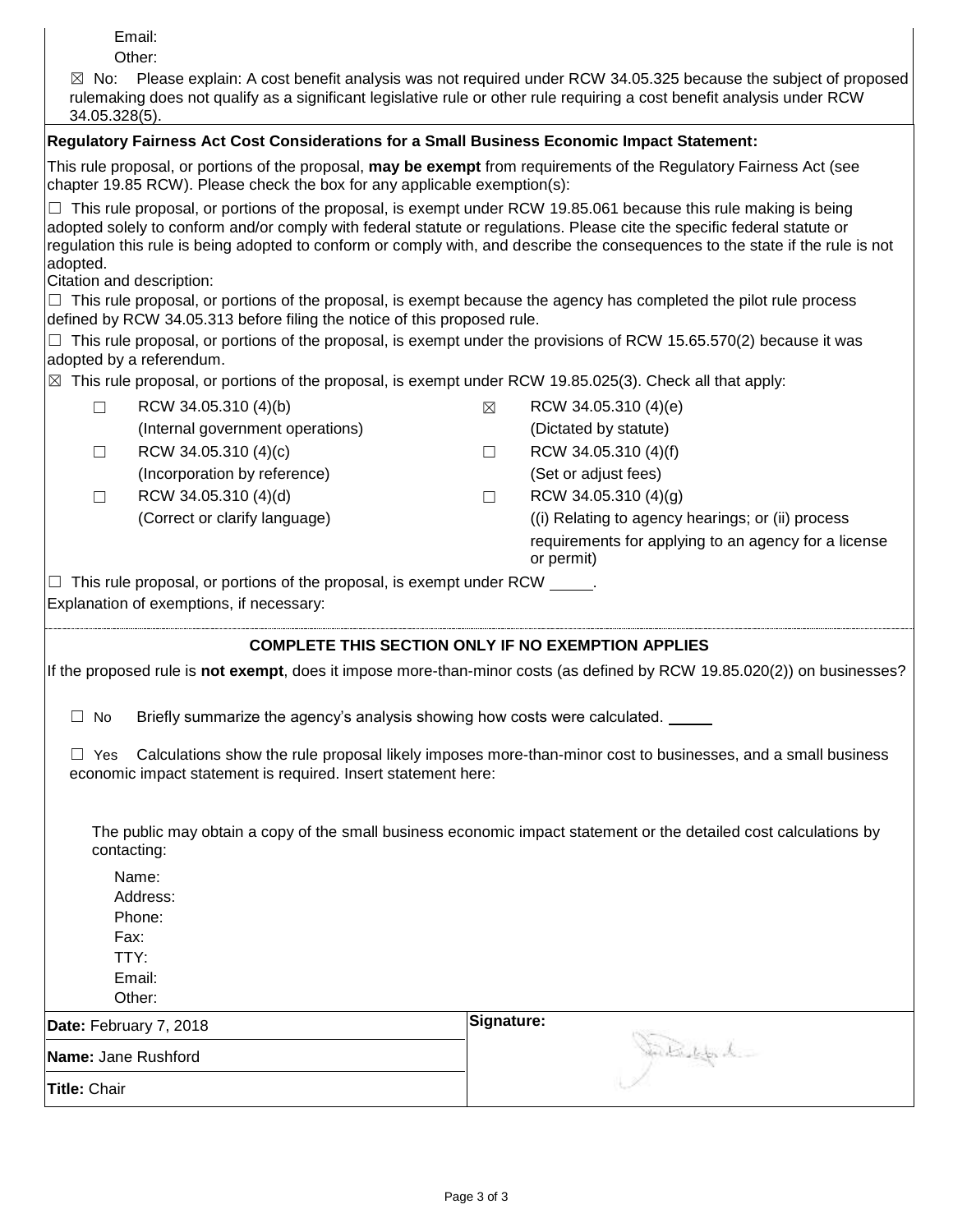## **WAC 314-55-055 Marijuana retailer license forfeiture.**

(1) A marijuana retailer's license is subject to forfeiture if the retailer is not fully operational and open to the public after nine months of issuance of the license or April 23, 2018, whichever is later. Fully operational means the business meets the following criteria for at least 20 consecutive weeks within a nine month period:

(a) Is open to the public for a minimum of five hours a day between the hours of 8:00 am and 12:00 midnight, three days a week;

(b) Posts business hours outside of the premise in the public view; and

(c) Reports monthly sales from the sale of marijuana products and pays applicable taxes.

(2)(a) A marijuana retailer's license will not be subject to forfeiture if the licensee has been incapable of opening a fully operational retail marijuana business due to actions by the city, town, or county with jurisdiction over the licensed business to include:

(i) The adoption of a ban or moratorium that prohibits the opening of a retail marijuana business; or

(ii) The adoption of an ordinance or regulation related to zoning, business licensing, land use, or other regulatory measure that has the effect of preventing a licensee from receiving an occupancy permit from the jurisdiction or which otherwise prevents a licensed marijuana retailer from becoming operational.

(b) The Board has the sole discretion to grant exceptions to the license forfeiture process if a marijuana retailer licensee has had circumstances occur that are out of their control such as a natural disaster.

(c) Adequate documentation will be required to verify any of the exceptions to license forfeiture in this section. It is the licensee's responsibility to inform the WSLCB if conditions change, such as an adjustment to zoning requirements, changes to a ban or moratorium, or other circumstances that would allow the licensee to operate.

(3) A retailer that receives notice of license forfeiture under this section from the WSLCB may request an administrative hearing under chapter 34.05 RCW. A request for a hearing must be made in writing and received by the WSLCB no later than twenty days after service of the notice. Requests submitted in paper form may be delivered to the WSLCB in person during normal business hours at 3000 Pacific Avenue S.E., Olympia, WA 98501,